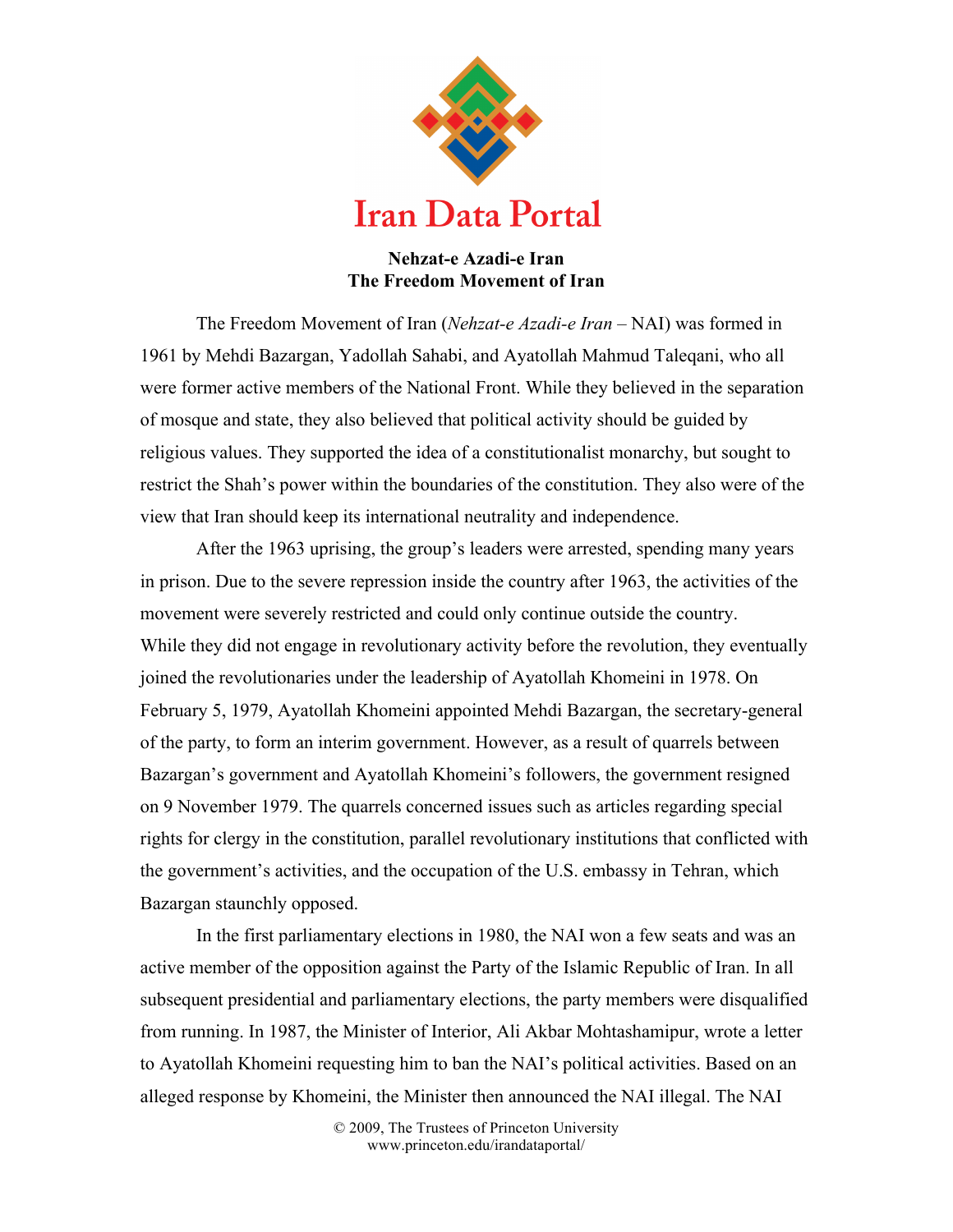never accepted the authenticity of Khomeini's response. Despite their disqualifications in several elections, NAI members continued to engage in political activities peacefully. The NAI does respect the constitution, but is also critical of it. It generally supports a liberal reading of Islam. Culturally, it tries to synthesize modern and Islamic values, and economically it rejects state interventionism. It also opposed continuing the war with Iraq after the lost territory had been reconquered in 1982.

In the late 1980s, many members of the party were arrested because of their criticism of government policies. In the 1997 presidential election, Ebrahim Yazdi, the secretary-general of the party, was disqualified by the Guardian Council, and NAI members cast blank ballots as a result. However, with Khatami's landslide victory, they backed and joined the reform movement. They also backed Khatami in his second presidential election in 2001.

In the 2005 election, they supported Mostafa Moeen who lost the race to Mahmoud Ahmadinejad. With Ahmadinejad's government, the pressures on the NAI increased and the Ministry of Intelligence prevented the group from convening its congress as well as holding other events and gatherings. In the 2009 elections, they invited voters to vote for Mehdi Karroubi or Mir-Hossein Mousavi. In the protests after the election, the NAI officially called the elections "stolen" and Ahmadinejad's new government "illegitimate." In the government's crackdown, several members of the NAI were arrested.

Prominent members of the NAI include Ebrahim Yazdi, the secretary-general (since Bazargan's passing in 1995) and the foreign minister in the interim government (1979); Hashem Sabaghian, the Minister of Interior in the interim government; Mohammad Tavassoli, mayor of Tehran during the interim government; and Gholam Abbas Tavassoli, a sociology professor of Tehran University.

**Official Website:** http://www.nehzateazadi.org/